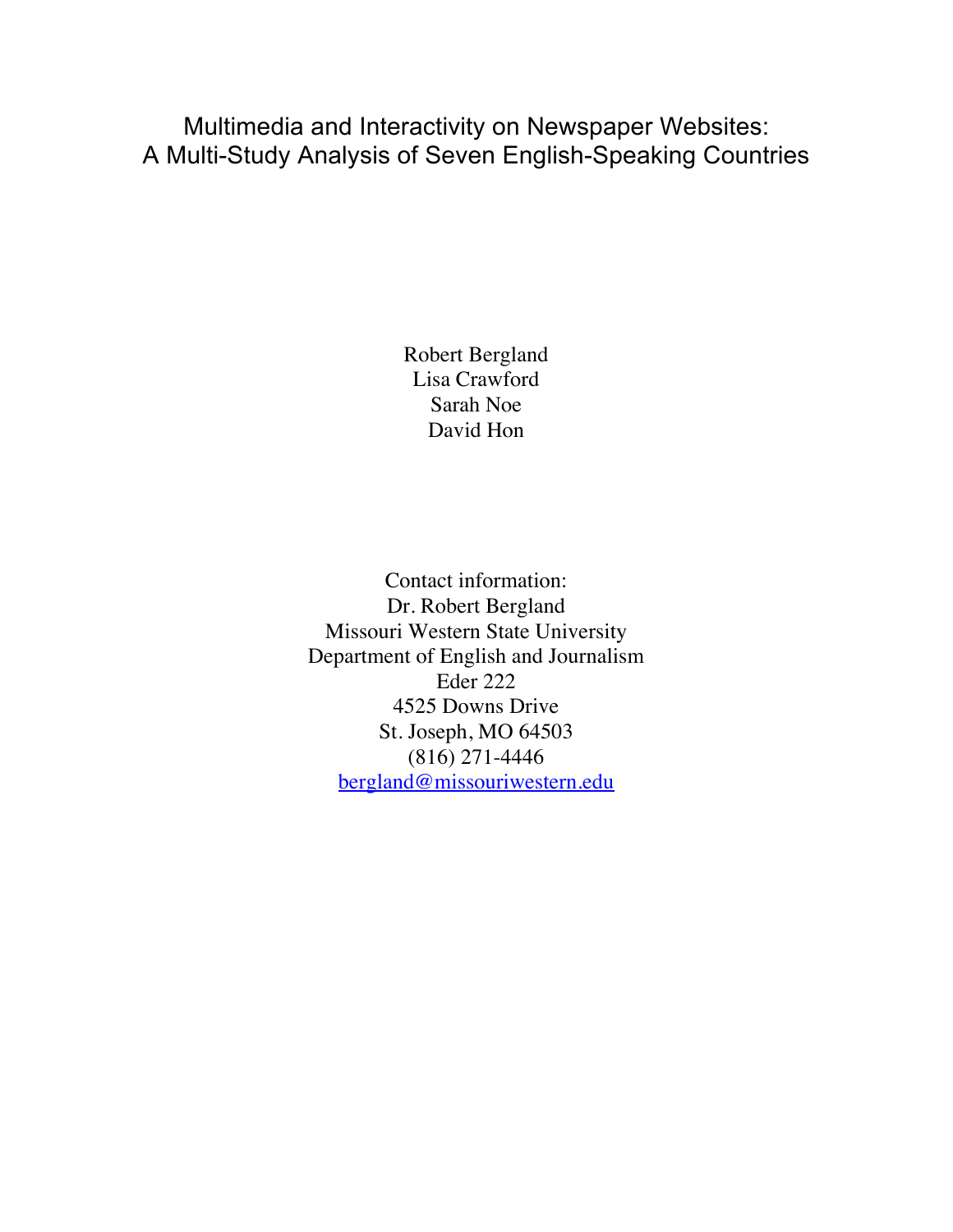## **Abstract**

# Multimedia and Interactivity on Newspaper Websites: A Multi-Study Analysis in English-Speaking Countries

# **Overview**

Each country has its own history of journalism. That history, coupled with economic, political and social forces, has shaped its industry and print product, from ownership to writing to editing to layout. Just as print journalism is not the same across cultural and geographic boundaries, so too has online journalism taken different forms in different countries because of a variety of factors.

The purpose of this paper is threefold: to provide a snapshot of the current state of online journalism in several countries, to examine differences between countries and to discuss possible reasons for the differences. To accomplish this task, we conducted multiple content analysis studies covering multimedia and interactive features in daily newspapers in the U.S., Canada, England/Scotland/Ireland, New Zealand and Australia.

#### **Brief literature review**

In order to provide that snapshot, our goal was to look at a large number of newspapers in several countries. While very few studies have looked at more than a handful of newspapers at a time, one of the first more widely-based studies was Peng, Tham and Xiaoming's 1997 survey of 247 publishers and content analysis of 80 U.S. newspaper websites. Also of note is Greer and Mensing's 1997-2003 study, which not only looked a large number of U.S. newspapers (83), but also involved an analysis of those websites over several years. There have been a few other noteworthy studies, by researchers such as Murley and Carroll (2007), who conducted a survey of college publication advisers about multimedia and interactivity on college newspaper websites, the Bivings Group, which published a 2006 report on the features of the websites of the 100 U.S. newspapers with the largest circulations and Sparks, Young and Darnell (2006), who studied 113 news organization web sites in Canada and a follow-up study of 10 of those sites. Most recently, Russial (2009) published the results of a study of a large number of U.S. daily newspaper websites.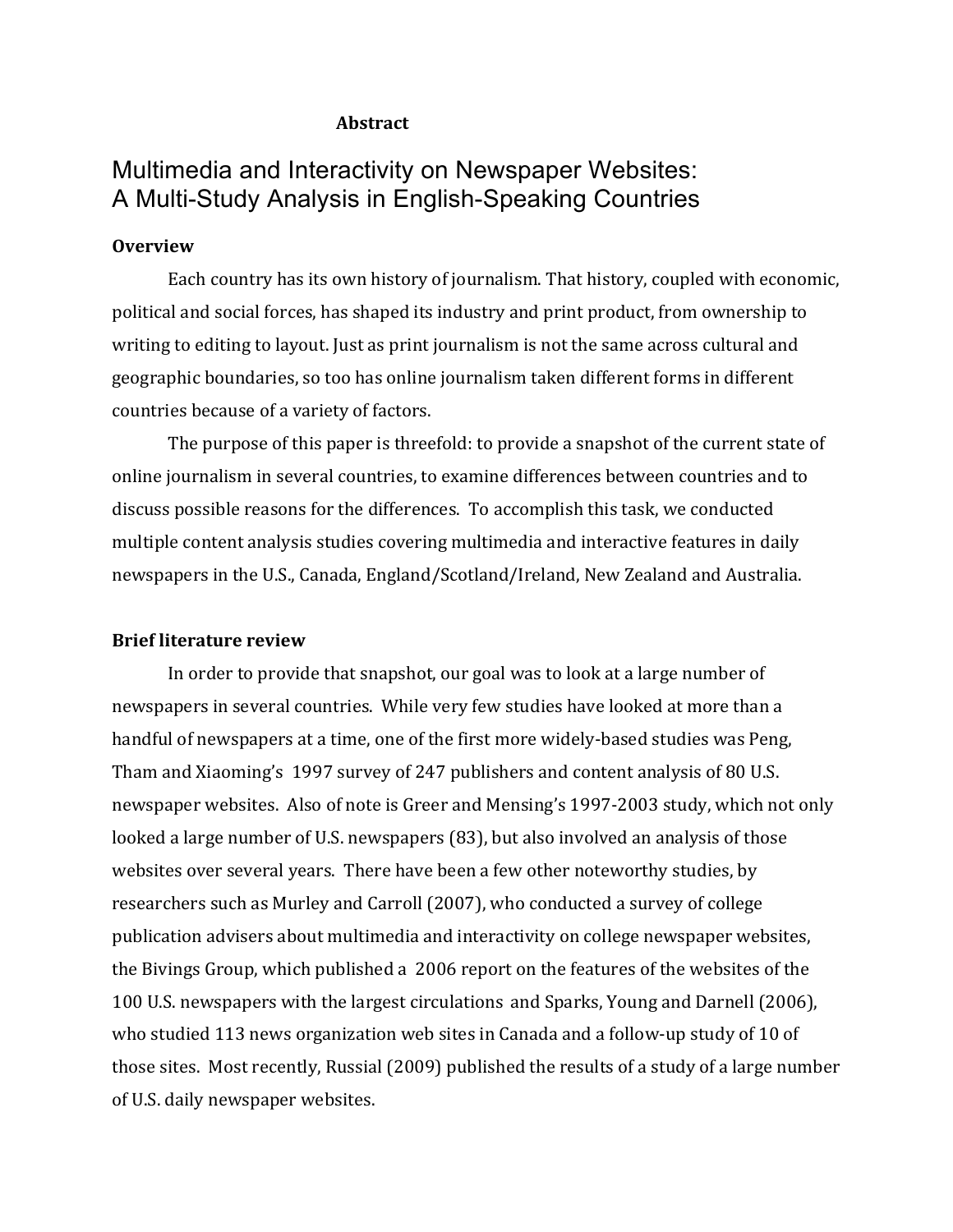## **Methodology**

Because our aim was to provide a snapshot, we chose a content analysis method, rather than a survey methodology that might yield more in-depth data but might have a questionable return rate. In doing so, our method followed some of the framework of the Sparks, Young and Darnell study, which used a one-pass system to test for the presence of multimedia, interactive and other features. Our methodology involved several steps:

- 1) Examining the literature and numerous newspaper websites to create a list of features that fit into three main categories: distribution capabilities (such as email digests and mobile cell phone alerts of breaking news events), interactive features (such as reader polls and interactive graphics) and multimedia (such as audio and video clips). Our 2007 studies included 24 features, while our 2008 studies included 30 features, adding new features such as external rankings (Digg, Reddit, etc.) and internal rankings (most popular, most recommended, etc.).
- 2) Using the Editor and Publisher International Yearbook, creating a list of daily newspapers to examine. For the 2007 study of daily newspapers in the U.S., we used a random sampling of nearly 400 newspapers to have an error margin of less than  $+/-$  5%. For the 2008 studies of daily newspapers in Canada, the United Kingdom, New Zealand and Australia, we were able to examine all of the newspapers listed.
- 3) Conducting pilot tests/norming sessions of sample examinations of website features with all of the members of our research team, achieving a 95% inter-rater reliability in 2007 and 96% in 2008.
- 4) Examining the newspapers websites over a one-month period, looking at each newspaper site in depth once and entering data about the presence or absence of the distribution/multimedia/interactive features into an Excel spreadsheet.
- 5) Compiling the data, entering circulation numbers for each newspaper and analyzing the data based on the circulation of the newspapers.

# **Results**

We are still in the process of analyzing all of the data for all of the countries. The final paper will contain comparison numbers and graphs that will illustrate the differences in the presence of various features, both across countries and across different circulation